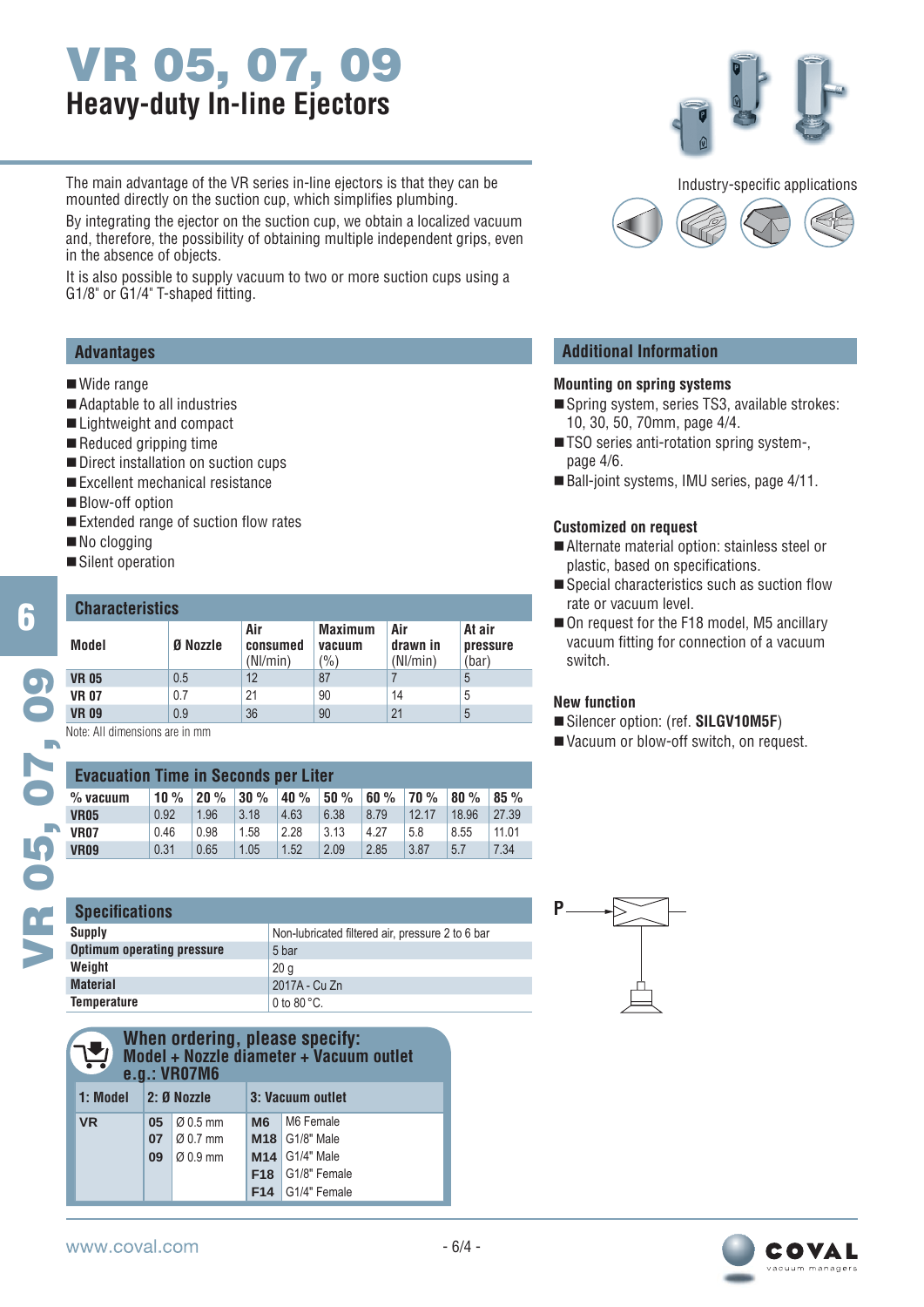# **VR 05, 07, 09 Heavy-duty In-line Ejectors**

Dimensions and Data Curves

### **Dimensions**

- (**1**) G1/4"-F C.A. inlet, depth 10 mm
- (**2**) M6-F vacuum outlet, depth 6 mm
- (**3**) Example of suction cup (**4**) Silencer
- (**5**) G1/8"-F vacuum outlet, depth 7.5 mm
- (**6**) G1/4"-F vacuum outlet, depth 10 mm
- (**7**) Compressed air
- 
- (**8**) Exhaust
- (9) Hexagonal nut, 14 across flats<br>(**10**) Hexagonal nut, 19 across flats Hexagonal nut, 19 across flats





**(9)**

 $\approx$ 

**(1)**

M5-M

**(1)**

M5-M

**(5)**

 $\leq$ 

 $\subseteq$ 

#### Note: All dimensions are in mm



**6** VR 05, 07, 09 **VR 05, 07, 09**

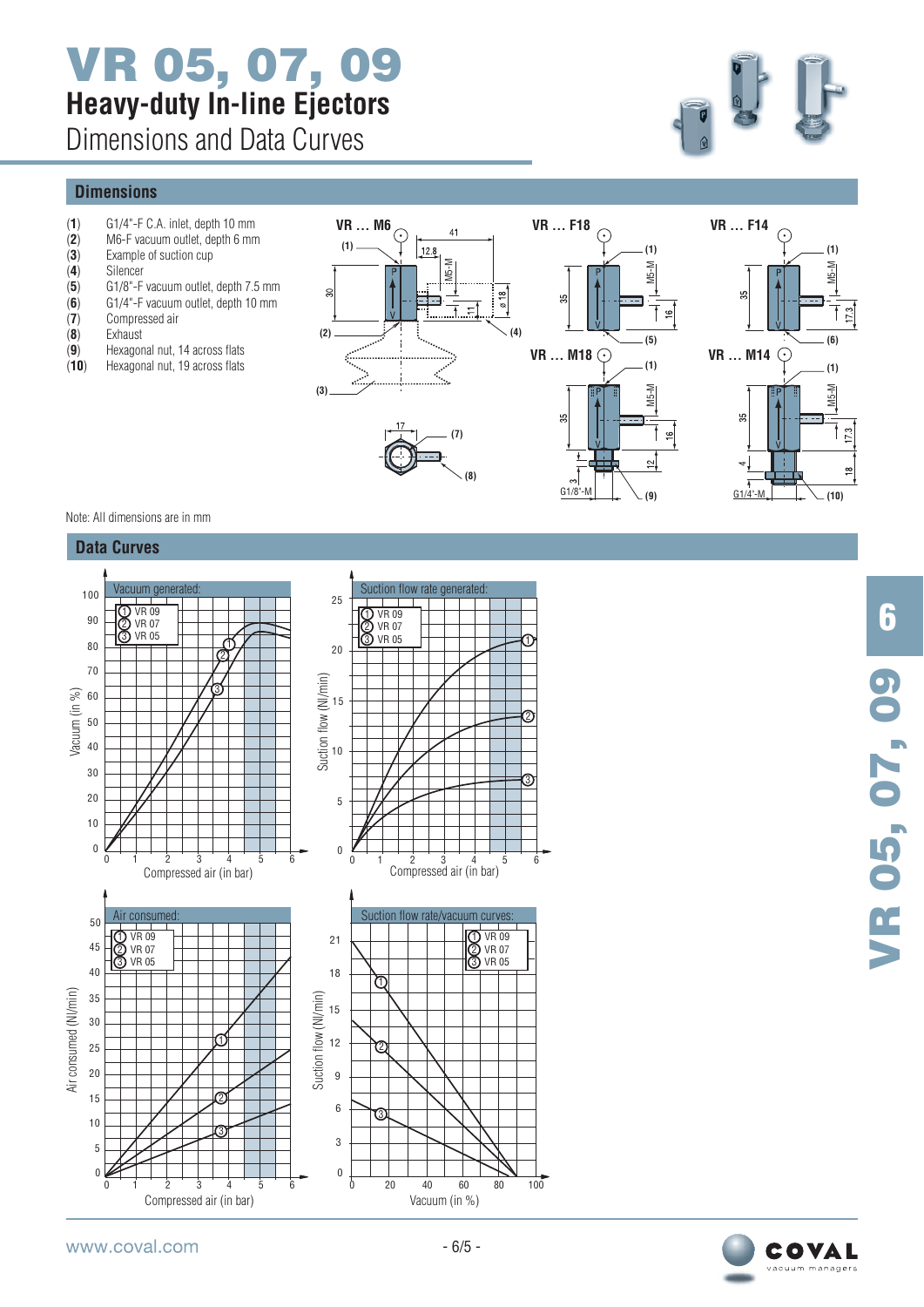# **VR 10, 12, 14 Ejector Fittings**

Based on the same principle as the VR 05, 07, 09, the main advantage of the VR 10, 12, 14 series is that they can be mounted directly on larger suction cups due their optimum technical characteristics.

The aluminum design guarantees:

- Excellent mechanical resistance
- ■Lightweight
- $\blacksquare$  Ideal for miscellaneous gripping.

#### **Advantages**

- Wide range
- Adaptable to all industries
- Lightweight and compact
- Reduced gripping time
- Direct installation on suction cups
- Excellent mechanical resistance
- **Blow-off option**
- $\blacksquare$  Extended range of suction flow rates
- No clogging
- Silent operation

# **Characteristics**

| <b>Gildragieristics</b> |          |     |                                 |                             |                             |  |  |  |  |
|-------------------------|----------|-----|---------------------------------|-----------------------------|-----------------------------|--|--|--|--|
| Model                   | Ø nozzle |     | <b>Maximum</b><br>vacuum<br>(%) | Air<br>drawn in<br>(Nl/min) | At air<br>pressure<br>(bar) |  |  |  |  |
| <b>VR 10</b>            |          | 44  | 90                              | 27                          | 5                           |  |  |  |  |
| <b>VR 12</b>            | 1.2      | 67  | 90                              | 45                          | 5                           |  |  |  |  |
| <b>VR 14</b>            | 1.4      | 108 | 90                              | 64                          | 5                           |  |  |  |  |

Note: All dimensions are in mm

| <b>Evacuation Time in Seconds per Liter</b> |        |      |      |         |      |      |             |      |      |
|---------------------------------------------|--------|------|------|---------|------|------|-------------|------|------|
| $%$ vacuum                                  | 10 $%$ | 20%  | 30%  | 40 $\%$ | 50%  | 60%  | <b>70</b> % | 80%  | 85%  |
| <b>VR 10</b>                                | 0.24   | 0.51 | 0.82 | 1.18    | 1.62 | 2.21 | 3.01        | 4.43 | 5.71 |
| <b>VR 12</b>                                | 0.14   | 0.3  | 0.49 | 0.71    | 0.97 | 1.33 | 1.81        | 2.66 | 3.42 |
| <b>VR 14</b>                                | 0.1    | 0.21 | 0.34 | 0.5     | 0.68 | 0.93 | 1.27        | 1.85 | 2.44 |

| <b>Specifications</b>             |                                                  |
|-----------------------------------|--------------------------------------------------|
| Supply                            | Non-lubricated filtered air, pressure 2 to 6 bar |
| <b>Optimum operating pressure</b> | 5 bar                                            |
| Weight                            | 50q                                              |
| <b>Material</b>                   | 2017A - Cu Zn                                    |
| <b>Temperature</b>                | 0 to $80^{\circ}$ C.                             |

| When ordering, please specify:<br>$\mathbf{L}$<br>Model + Nozzle diameter + Vacuum outlet + Silencer<br>e.g.: VR12M10S |                             |                                                     |                 |                                        |             |                                      |  |
|------------------------------------------------------------------------------------------------------------------------|-----------------------------|-----------------------------------------------------|-----------------|----------------------------------------|-------------|--------------------------------------|--|
| 1: Model                                                                                                               | $2: 0$ Nozzle               |                                                     |                 | 3: Vacuum outlet                       | 4: Silencer |                                      |  |
| <b>VR</b>                                                                                                              | 10<br>12 <sup>2</sup><br>14 | $\varnothing$ 1 mm<br>$\sqrt{012}$ mm<br>$Q$ 1.4 mm | M <sub>14</sub> | G1/4" Male<br>$M10^{(1)}$ M10x125 Male | S<br>K      | SILGV <sub>10</sub><br>SILK 18 C (2) |  |

(1) especially for VPG 60, 80 and 95 suction cups

(2) SILK 18 C through-type silencer dimensions, see page 10/2.



#### **Additional Information**

#### **As standard**

New functions: vacuum switch or blow-off switch with or without silencer (SILGV 10).

#### **Optional**

 MS2M5 or MS4M5 blow-off valves with noreturn valve on vacuum (see page 10/3).

#### **Special**

Coval offers the product best adapted to your needs based on your specifications, and advises you according to your applications (material, shape, special technical characteristics).





**6**